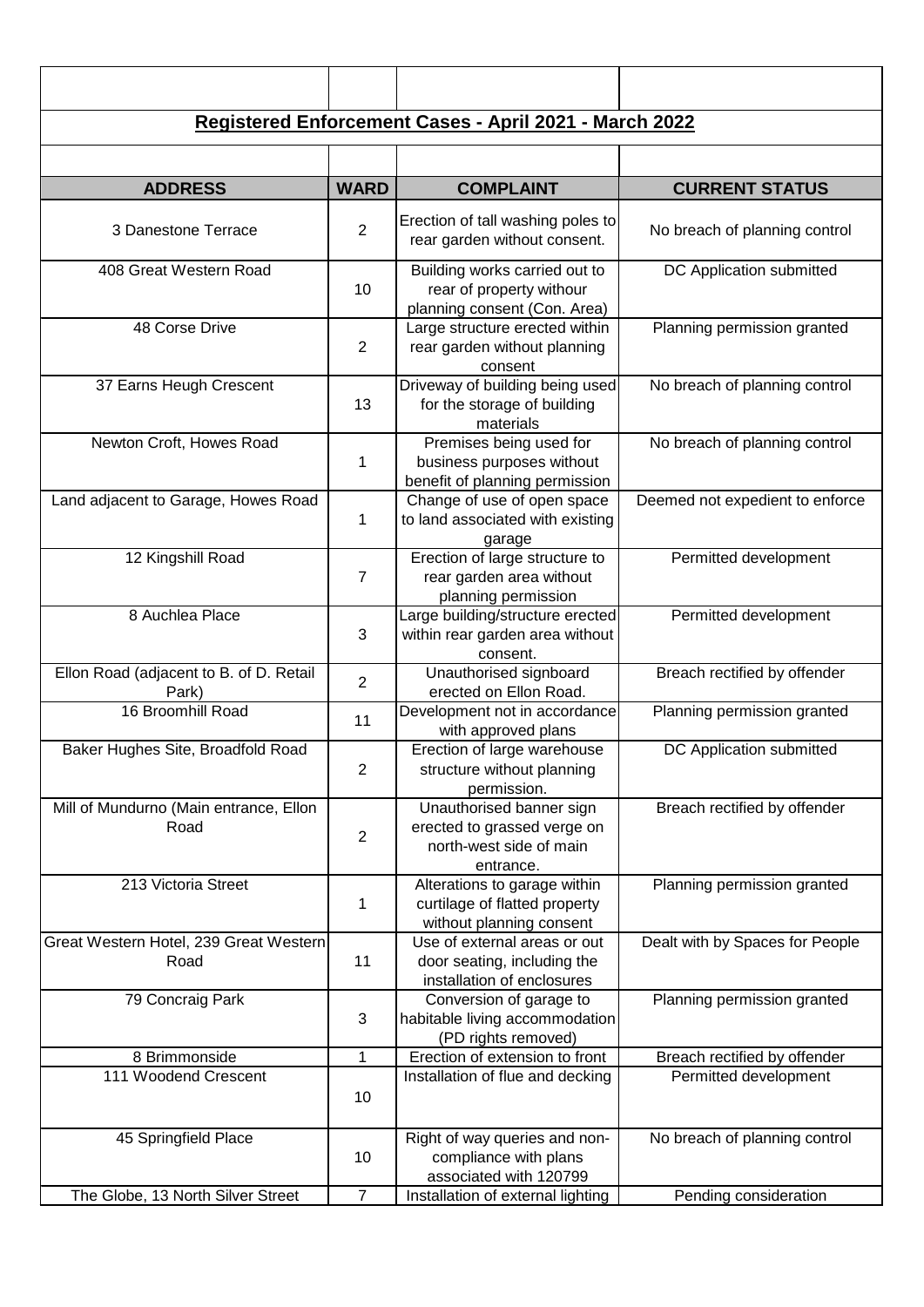| 21 Hamilton Place                                          | 10              | Fitted kitchen in garage<br>(potential conversion to<br>separate dwelling)                             | No breach of planning control              |
|------------------------------------------------------------|-----------------|--------------------------------------------------------------------------------------------------------|--------------------------------------------|
| 71 Craigievar Crescent                                     | 11              | Installation of driveway within<br>front garden area                                                   | No breach of planning control              |
| 44 Mile-End Avenue                                         | $\overline{7}$  | Unauthorised boundary fencing                                                                          | No breach of planning control              |
| 22 Oldfold Crescent                                        | 9               | Possible encroachment onto<br>council owned land                                                       | No breach of planning control              |
| 6 Hilton Road                                              | 5               | Erection of large shed to rear of<br>flatted property without<br>planning permission                   | Deemed not expedient to enforce            |
| Dolphin Fish and Chips - Hazlehead<br>Crescent             | 10              | Installation of unauthorised<br>signage                                                                | Breach rectified by offender               |
| 4 Eldenside                                                | 9               | Erection of new conservatory to<br>front elevation of property<br>without planning permission.         | Planning permission granted                |
| 7 Gordon's Mills Crescent                                  | $6\phantom{1}6$ | Unauthorised shed & container<br>located within rear garden area<br>without planning permission.       | Breach passed to house - Council<br>tenant |
| Peter Vardy Land Rover Aberdeen,<br><b>Wellington Road</b> | 13              | Condition 10 - parking of<br>vehicles on landscaped areas                                              | Notice complied with                       |
| Taco Bell, 123 Union Street                                | 8               | Installation of metal bird spikes<br>atop signage                                                      | Deemed not expedient to enforce            |
| Douglas Hotel, 62-64 Shiprow                               | 8               | Demolition of walls within<br>application site and works<br>associated with creation of beer<br>garden | Planning permission granted                |
| Flat G or Flat H, 7 Rosemount Square                       | $\overline{7}$  | Installation of Replacement<br>Windows                                                                 | DC Application submitted                   |
| The Point, Schoolhill                                      | 8               | Installation of unauthorised<br>signage                                                                | Planning permission granted                |
| 15-16 Union Terrace                                        | $\overline{7}$  | Breach of condition re. use of<br>parking area at rear of property.                                    | No breach of planning control              |
| 29 Northfield Place                                        | $\overline{7}$  | Removal of window and<br>installation of door                                                          | Deemed not expedient to enforce            |
| 53 Newburgh Crescent                                       | $\overline{2}$  | Rear garden boundary<br>extended into public amenity<br>land.                                          | Pending consideration                      |
| 14 Countesswells Crescent                                  | 10              | Development not carried out in<br>accordance with the approved<br>plans (in relation to roof lights)   | Breach rectified by offender               |
| 34 Corse Drive                                             | $\mathbf{2}$    | Installation of outbuilding/<br>structure to rear of dwelling.                                         | Breach rectified by offender               |
| 266 Clifton Road                                           | 5               | Use of premises as a hot food<br>takeaway                                                              | No breach of planning control              |
| 68 Rubislaw Den south                                      | 10              | Removal of boundary wall and<br>various alterations within<br>curtilage of flat                        | Planning permission granted                |
| 57 North Deeside Road                                      | 9               | Development not in accordance<br>with approved plans (in relation<br>to proposed dormer)               | Pending consideration                      |